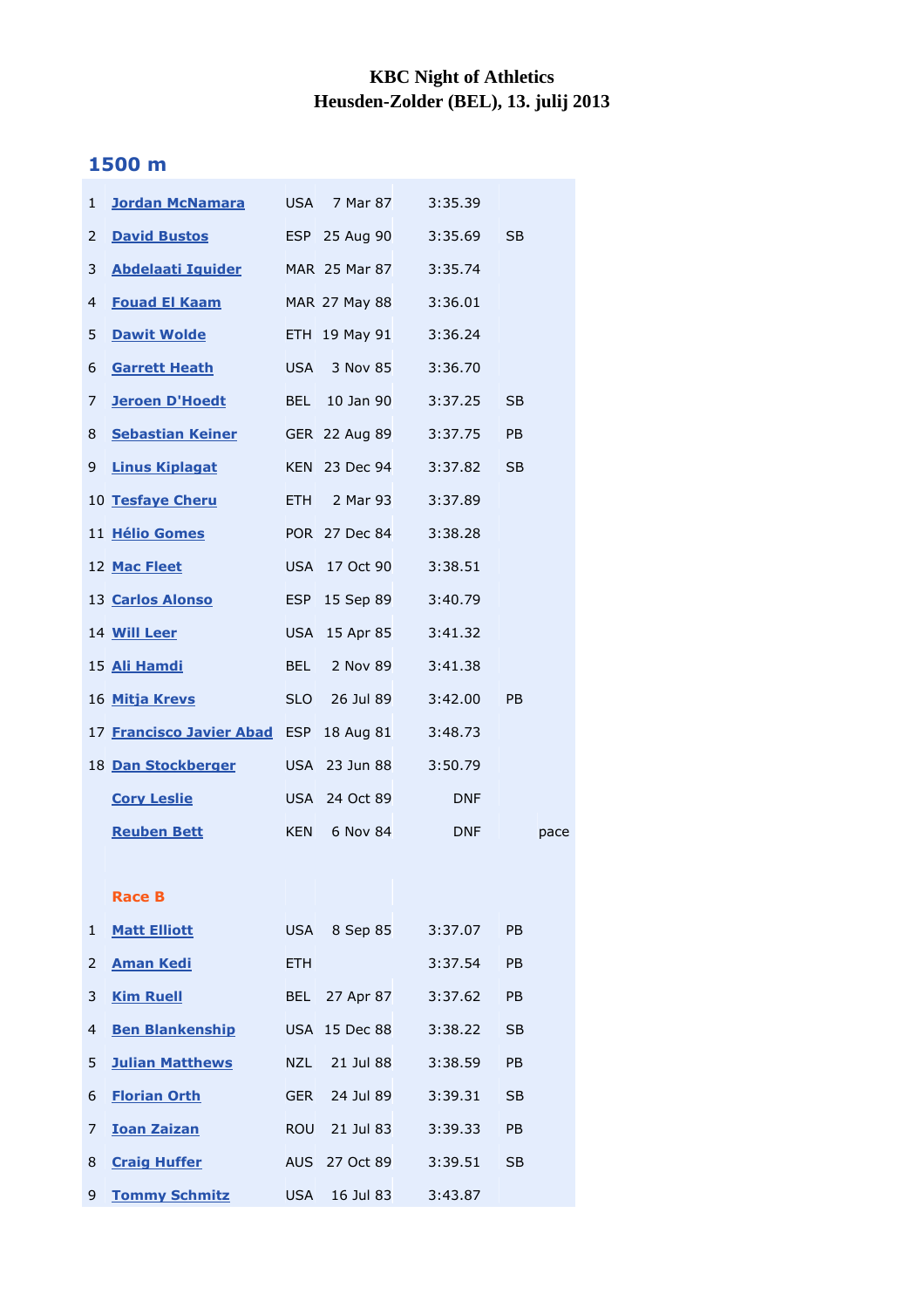| 10 Jerry Motsau               |      | RSA 12 Mar 90 | 3:44.37    |           |
|-------------------------------|------|---------------|------------|-----------|
| 11 Hans Kristian Fløystad NOR |      | 3 Apr 89      | 3:44.54    | <b>SB</b> |
| <b>12 Mark Nouws</b>          |      | NED 20 Aug 90 | 3:44.89    |           |
| <b>Riley Masters</b>          | USA. | 5 Apr 90      | <b>DNF</b> |           |
| <b>Bert Misplon</b>           |      | BEL 21 Dec 88 | <b>DNF</b> |           |
| <b>De'Sean Turner</b>         |      | USA 16 Sep 88 | <b>DNF</b> |           |
| <b>Jeff See</b>               | USA  | 6 Jun 86      | <b>DNF</b> |           |

## **1500 m**

| $\mathbf{1}$ | <b>Meraf Bahta</b>       | ERI        | 26 Jun 89 | 4:05.11    | NR PB     |      |
|--------------|--------------------------|------------|-----------|------------|-----------|------|
| 2            | <b>Axumawit Embave</b>   | <b>ETH</b> | 18 Oct 94 | 4:05.16    | PB        |      |
| 3            | <b>Senbera Teferi</b>    | <b>ETH</b> | 3 May 95  | 4:05.35    | PB        |      |
| 4            | <b>Katie Mackey</b>      | <b>USA</b> | 12 Nov 87 | 4:05.35    |           |      |
| 5            | <b>Diana Sujew</b>       | <b>GER</b> | 2 Nov 90  | 4:05.62    | PB        |      |
| 6            | <b>Brie Felnagle</b>     | <b>USA</b> | 9 Dec 86  | 4:05.64    | <b>PB</b> |      |
| 7            | <b>Cory McGee</b>        | <b>USA</b> | 29 May 92 | 4:06.67    | PB        |      |
| 8            | <b>Sonja Roman</b>       | <b>SLO</b> | 11 Mar 79 | 4:07.32    | <b>SB</b> |      |
| 9            | <b>Elina Sujew</b>       | <b>GER</b> | 2 Nov 90  | 4:09.58    | <b>SB</b> |      |
| 10           | <b>Ashley Higginson</b>  | <b>USA</b> | 17 Mar 89 | 4:11.82    | PB        |      |
| 11           | <b>Almensch Belete</b>   | <b>BEL</b> | 26 Jul 89 | 4:12.33    | <b>SB</b> |      |
| 12           | <b>Stephanie Garcia</b>  | <b>USA</b> | 3 May 88  | 4:13.33    | PB        |      |
| 13           | <b>Anna Rostkowska</b>   | <b>POL</b> | 26 Jul 80 | 4:14.67    |           |      |
| 14           | <b>Lindsey De Grande</b> | <b>BEL</b> | 26 Apr 89 | 4:17.54    | <b>SB</b> |      |
| 15           | <b>Sammary Cherotich</b> | <b>KEN</b> | 25 Mar 92 | 4:20.73    | <b>SB</b> |      |
|              | <b>Tamara Tverdostup</b> | <b>UKR</b> | 17 Jul 79 | <b>DNF</b> |           | pace |
|              |                          |            |           |            |           |      |
|              | <b>Race B</b>            |            |           |            |           |      |
| $\mathbf{1}$ | <b>Gudaf Tsegay</b>      | <b>ETH</b> |           | 4:12.27    | PB        |      |
| 2            | <b>Alemitu Hawi</b>      | <b>ETH</b> | 14 Nov 96 | 4:13.44    | <b>PB</b> |      |
| 3            | <b>Haftamnesh Tesfay</b> | <b>ETH</b> | 28 Apr 94 | 4:13.97    | <b>PB</b> |      |
| 4            | <b>Helen Hofstede</b>    | <b>NED</b> | 31 Dec 80 | 4:14.28    | <b>PB</b> |      |
| 5            | <b>Johanna Lehtinen</b>  | <b>FIN</b> | 21 Feb 79 | 4:14.34    | <b>SB</b> |      |
| 6            | <b>Thea Heim</b>         | <b>GER</b> | 26 Jul 92 | 4:15.67    | PB        |      |
| 7            | <b>Pilar McShine</b>     | <b>TRI</b> | 6 Jan 87  | 4:15.78    |           |      |
|              |                          |            |           |            |           |      |